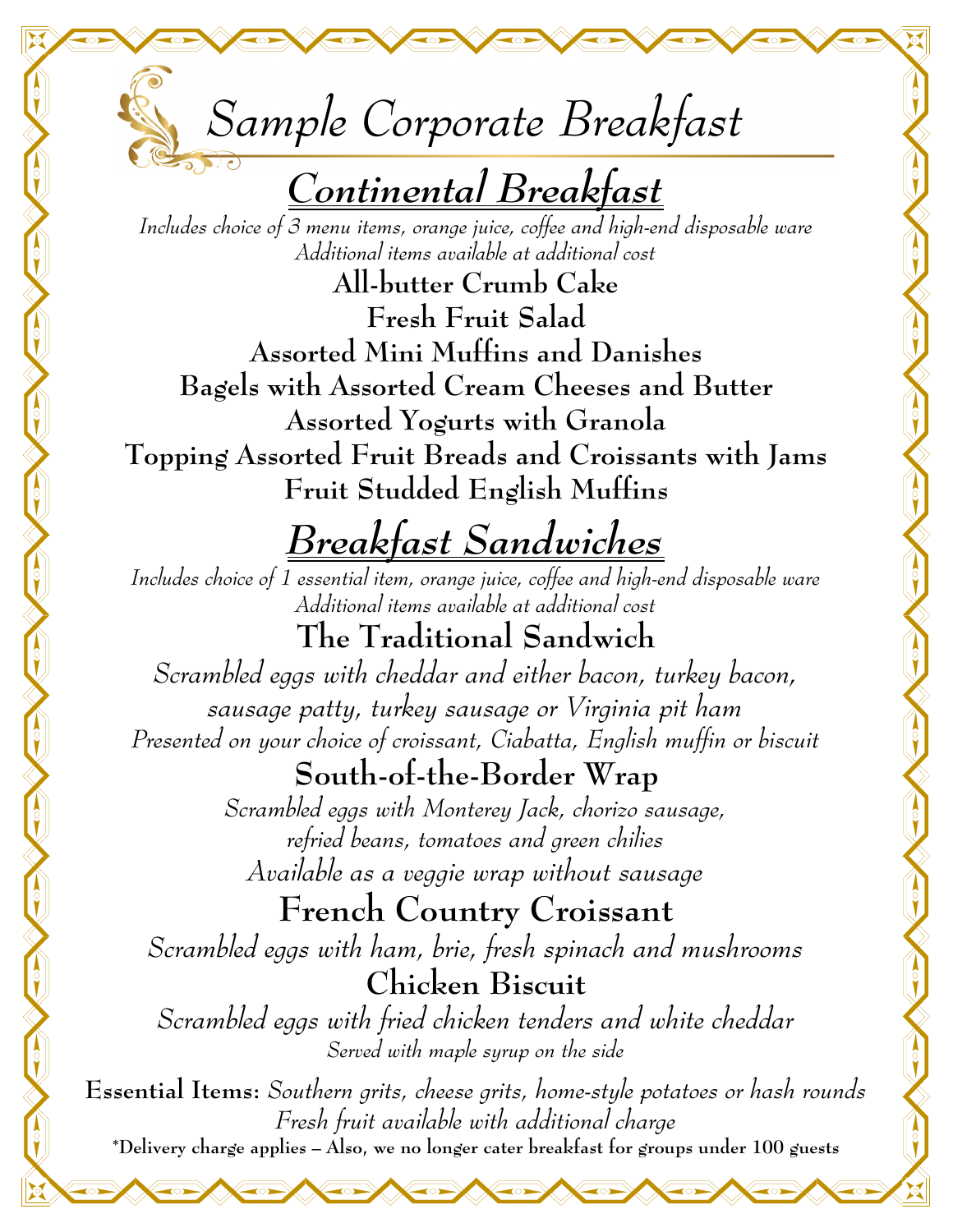*Sample Corporate Breakfast*   $2.7c$ 

# *Full Breakfast Selections*

*Includes orange juice, coffee and high-end disposable ware May require additional charge for service personnel to conduct the event*

**Omelet Station**

*With bacon, ham, green peppers, onions, tomatoes, mushrooms and cheddar Served with one essential item and fresh biscuits Egg substitute and egg whites available by request* 

> **French Toast or Buttermilk Pancakes** *Served with butter, syrup, fresh fruit and one side item*

**Sunrise Scramble Breakfast** *Fresh scrambled eggs served with biscuits, one essential item and one side item* 

**Biscuit & Sausage Gravy Bake**

*Served with butter, syrup, fresh fruit and one side item* 

#### **Ham & Cheese Grits Casserole** *Served with fresh fruit*

**Quiche Favorites** *Choice of one type served with fresh fruit*  **Three Cheese Tomato Basil Rustic Vegetable** *Italian cheeses, roasted red pepper, zucchini, mushrooms, tomato, basil* **Spinach, Bacon and Swiss Chorizo and Manchego** 

**Essential Items:** *Southern grits, cheese grits, home-style potatoes, hash rounds (Fresh fruit available with additional charge)* 

**Side Items:** *Bacon, turkey bacon, sausage links, sausage patties, turkey sausage and Virginia pit ham (Smoked sausage available with additional charge)* 

**\*Delivery charge applies – Also, we no longer cater breakfast for groups under 100 guests**